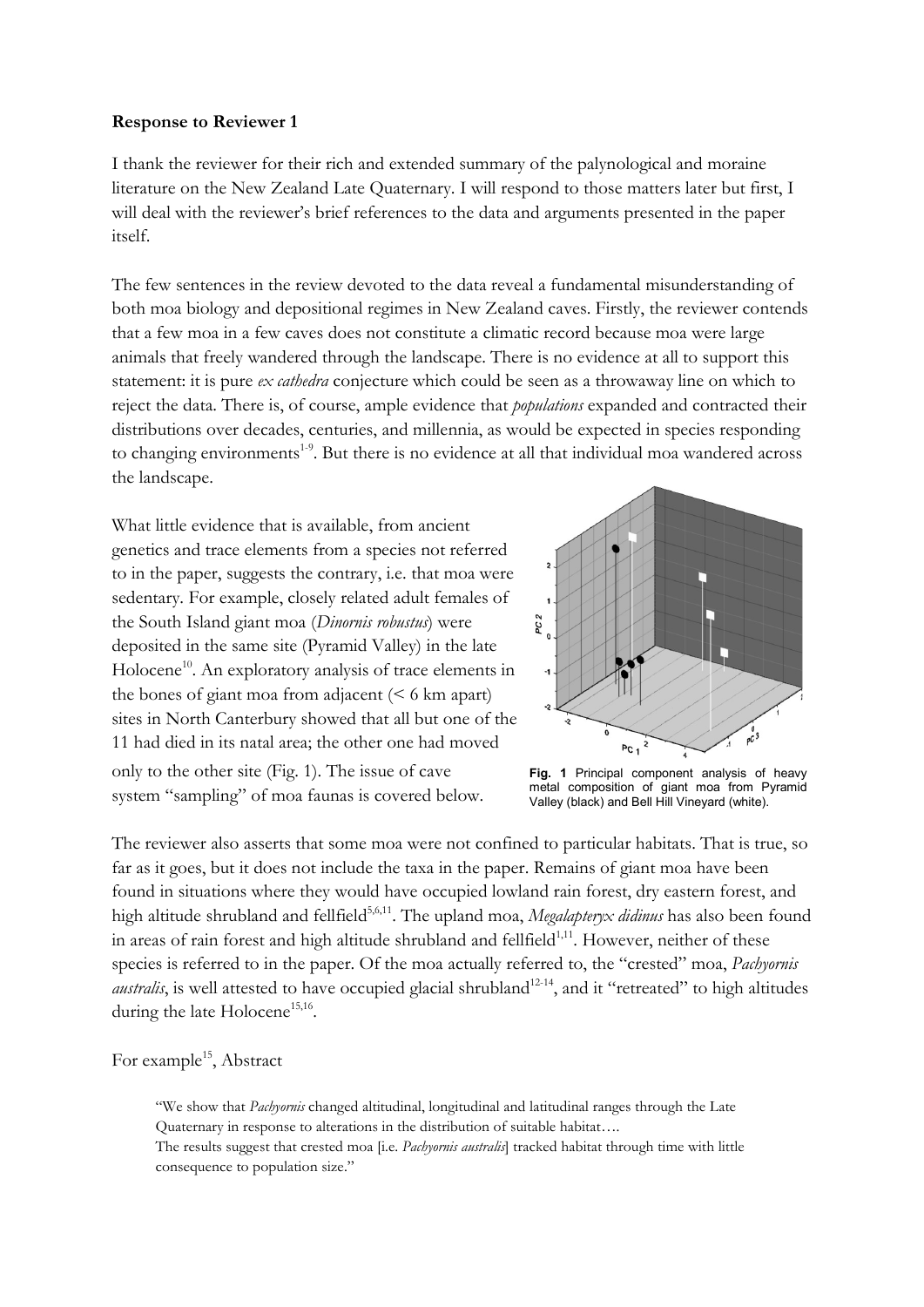# Also<sup>1</sup>, page 224

"At the higher altitude of Honeycomb Hill Cave, the Otiran fauna is dominated by M. didinus and P. australis, both of which were upland species (Worthy, 1990)"

# And<sup>6</sup>, page 217

"The upland moa (Megalapteryx didinus) and the crested moa (Pachyornis australis) were found to be the predominant moas in a montane forest -subalpine scrubland habitat whereas the little bush moa Anomalopteryx didiformis and large bush moa D. novaezealandiae [now the wet forest morph of both the North Island D. novaezealandiae and the South Island D. robustus) probably preferred wet dense lowland forests. We suggested that Pachyornis elephantopus primarily preferred open dry habitats. These conclusions were further endorsed by (Worthy 1989a) and (Worthy 1989c). Also, I have (Worthy 1987) presented biological observations relating to the proposed ecology of Pachyornis elephantopus and Euryapteryx geranoides [now E. curtus] and concluded that their preferred habitat was dry lowland mosaics of shrubland, grasslands and forests."

### In the Abstract<sup>1</sup>

"The Holocene fauna [of the South Island West Coast, including Anomalopteryx didiformis] is assumed to have lived in vegetation similar to that found by the first Europeans, i.e. wet, dense, podocarphardwood forest, with swamp vegetation on riverbed flats."

As above, the little bush moa, *Anomalopteryx didiformis* has always and only been seen as a rain forest species<sup>1-3,5,6</sup>, as cited above (highlighted). Lowland rain forest is still present in the central North Island "King Country", as it was throughout the Holocene, where Worthy<sup>17</sup> noted that:

"Anomalopteryx didiformis dominated the moa assemblages in all sites, as it does in the King Country fauna as a whole (Millener 1981)."

As noted above in the extract from reference 6, Euryapteryx curtus was a dry forest and shrubland species that has never been found in association with either wet forest or at high altitudes<sup>1,2,4-6,18</sup>.

Hence, there is no reason to suppose that the sequence of moa in the Takaka area represented anything other than a succession of replacement of populations.

Together, the extensive literature on moa distribution through space and time support my use of, primarily, P. australis and A. didiformis, as indicators of the presence of their characteristic habitats of alpine/glacial vegetation and lowland rain forest, respectively. Hence the reviewer's rejection of their use as environmental indicators has no basis.

#### Samples from caves

The second component of the reviewer's rejection of moa as environmental indicators is that of a perception of its being based on "a few moa in a few caves". This statement ignores the pattern and process of deposition in caves, and their role as natural "pit traps" collecting individuals from resident moa populations through time. The likelihood of the presence of "wanderers" amongst the residents therefore becomes amenable to basic statistical analysis.

More than 125 moa have been identified in large and small caves in the Takaka area. They were deposited in the caves, based on the oldest 14C-dated individual, over the past 30,000 years. That represents an average rate of c 4 per 1000 years, or one every 250 years. The probability that any of those birds being a wanderer from another area rather than being from a resident population whose members daily traversed the area around the caves is remote. For those extremely rarely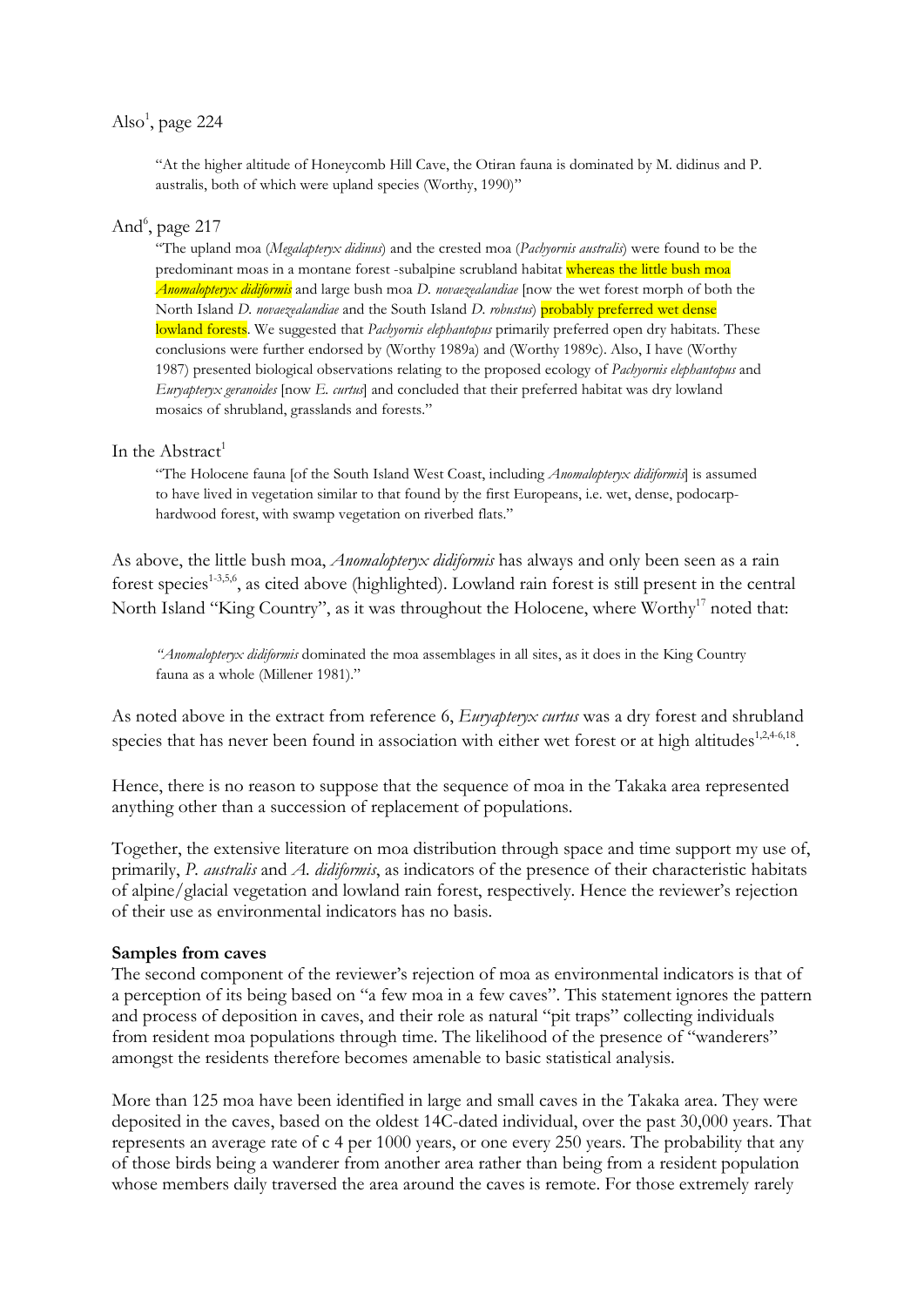trapped wanderers to be incorporated in exactly the pattern observed on Takaka Hill and in Takaka Valley is beyond remote.

The observed pattern, if generated by wandering birds, would require only wandering A, didiformis to be present and <sup>14</sup>C-dated before the Younger Dryas, only wandering P. australis to be trapped and <sup>14</sup>C-dated during the period of the Younger Dryas (among the local populations of whatever other resident taxa whose individuals were not trapped), and then only wandering A. didiformis to be trapped and dated thereafter. No P. australis wandered to Takaka Hill after the Younger Dryas from the populations which were definitely present in the mountains to the south throughout the Holocene<sup>15,16</sup>.

These factors show that the sequence of habitatspecific moa in the Takaka area does indeed map a sequence of climate-driven vegetation types. The data therefore must be taken at face value. The discussion in the paper is an attempt to interpret the reality of the vegetation changes and their chronology in terms of data from other sources, which have their own issues, as below.



Fig. 2 Probabilities of 1 or 2 wandering moa being incorporated in a Takaka Cave rather than a local population of 20 of another taxon

### The New Zealand pollen record

The pollen record, comprehensively summarised by the reviewer, concentrates on taxa with high, often masting, pollen output, including podocarp trees, southern beeches, and Chionochloa grasses. No mention is made, in most instances, of the considerable number of insect- or birdpollinated trees and shrubs. No attempt is made in New Zealand to weight the pollen record by pollen output, as is now standard practice in Europe and the United Kingdom. Examples of the changes in interpretation that can follow from weighting and factoring in habitat-related flowering and pollen production include<sup>19,20</sup> the replacement of the concept of a Holocene oak forest in England by that of a lime-dominated forest, and the recognition that hazel pollen in a deposits indicates the presence of hazel forest and not a hazel understorey as hazel does not flower under a canopy of other trees.

A very recent example from New Zealand of the potential mismatch between pollen and the distribution of vegetation, is the domination of the late Holocene vegetation of Central Otago by bird-pollinated Sophora trees, and not by anemophilous podocarp conifers<sup>21</sup>.

Almost never mentioned are the results of studies of modern pollen distribution<sup>22,23</sup>. These suggest that pollen, particularly of some important taxa can accumulate far from their source(s). As can be seen from the cited references below, the reviewer is fully aware of these issues.

"Sites above the treeline on the Main Divide showed anomalous high counts of exogenous Podocarpaceae pollen. This seems to be washed out of strong NW winds by orograpbic precipitation. Peat cores taken from 3 sites confirm that exogenous podocarp pollen influx has continued over at least the last 500 years.

 "The present study establishes some general principles about aerial pollen deposition across the Southern Alps. There is little evidence of podocarp pollen being deposited locally; instead it is carried by strong westerlies to the Main Divide where the high rainfall causes deposition of large amounts of

From22 , pages 263 and 271.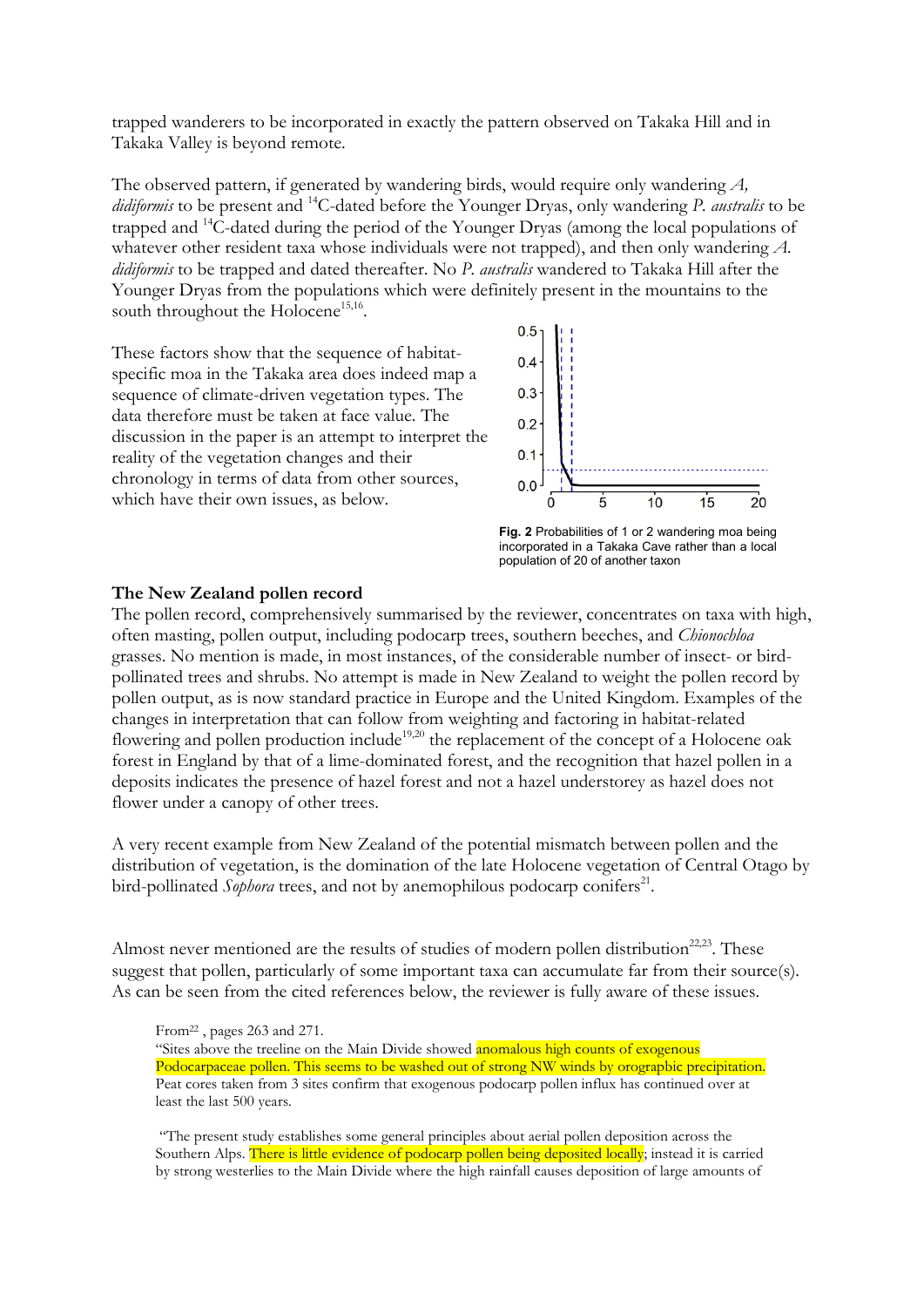it. Is this feature peculiar to upper valleys such as Otira? The phenomenon of transport of podocarp pollen upslope has been noted by previous workers (Moar, 1970; McGlone, 1982; Pocknall, 1982). Pocknall (1982) presumed it to be due to low pollen production of the local sub-alpine vegetation but the present results suggest that a different interpretation is warranted. Low podocarp pollen count values are apparent for all four Westland valley sites. Other observations in Westland (Pocknall, 1980) show podocarp pollen being deposited locally, although low frequencies of *Dacrydium cupressinum* have also been observed at some sites. These apparently anomalous results were considered by Pocknall (1978) to be due to the effects of vegetation structure and dispersal of large amounts of pollen of other taxa in the vegetation, but it appears that wind carriage of pollen to distant sites is a normal feature for this species. The dispersal pattern of Nothofagus fusca type pollen is such that it is not possible to distinguish between a few trees near the sample site and many trees at a great distance. Nothofagus pollen appears to be dispersed from east to west but only in trace frequencies. This is probably due to the predominant north-west wind flow. Poaceae pollen dominates in the grassland sites, with only low frequencies in forested areas. This has been considered to be due to only small amounts of Poaceae pollen being transported into and through forested sites (Pocknall, 1978). This study suggests that Poaceae pollen may not be well dispersed."

#### From<sup>23</sup>, page 215

"The accumulation of Nothofagus fusca type pollen increased with increasing distance from the forest, as in other wind-pollinated taxa (Davis et al., 1973). It was likely that within the forest, only the trees immediately around the site contributed pollen, whereas in open sites (e.g. at Lake Hawdon and Cave Stream) a larger number of trees contributed pollen. The accumulation data showed that there was a high accumulation of Nothofagus pollen in the grassland sites, representing only 12 to 15% of the total pollen. These results suggest that Nothofagus pollen was being dispersed into the grassland, but was masked by the local herbaceous pollen. This could explain Pocknall's (1982) observations of low percentage of Nothofagus pollen in the grassland sites, although beech forest was nearby."

#### **Moraines**

Early moraine studies in New Zealand also hypothesised a Younger  $Drvas<sup>24</sup>$ , but these have been rejected more recently. However, moraine-based chronologies of glacial advances and retreats in the Southern Alps of New Zealand are perhaps not as straightforward to interpret as the reviewer implies. In particular, there is an ongoing discussion as to whether moraines can be distinguished from large rockfalls in the tectonically very active Southern Alps region<sup>25-29</sup>.

In addition, the moraine chronologies can be based on assumptions that are somewhat circular. For example, from  $30$ , page 17

"We made no corrections for snow cover or for erosion of boulder surfaces. In the central part of the Southern Alps, winter (June-July-August) snow cover is generally persistent only at altitudes above  $\sim$ 1500 m. Below that altitude a winter snowfall of 1 m is an exceptional event and generally melts away within a few weeks. Moreover, the sampled boulders protrude from the crests of moraine ridges and are likely to be swept clear of snow by the wind. Thus, at the elevation of our sample sites (1150 - 1450 m above sea level), significant shielding due to snow is unlikely, especially given the northerly (sunny) aspect of Reischek knob and Meins Knob."

The highlighted text assumes that present observations are directly relevant to the late glacial, which is by no means assured. The <sup>10</sup>Be chronology itself, which is at variance with previous estimates of 10Be production<sup>31</sup> was based on a radiocarbon sequence from macrofossils<sup>31</sup> that may have been from (based on their figure 4) the same tree. None of the radiocarbon ages from those samples, and none cited as from sediments was assessed with respect to possible old carbon contamination from the soil<sup>32</sup>.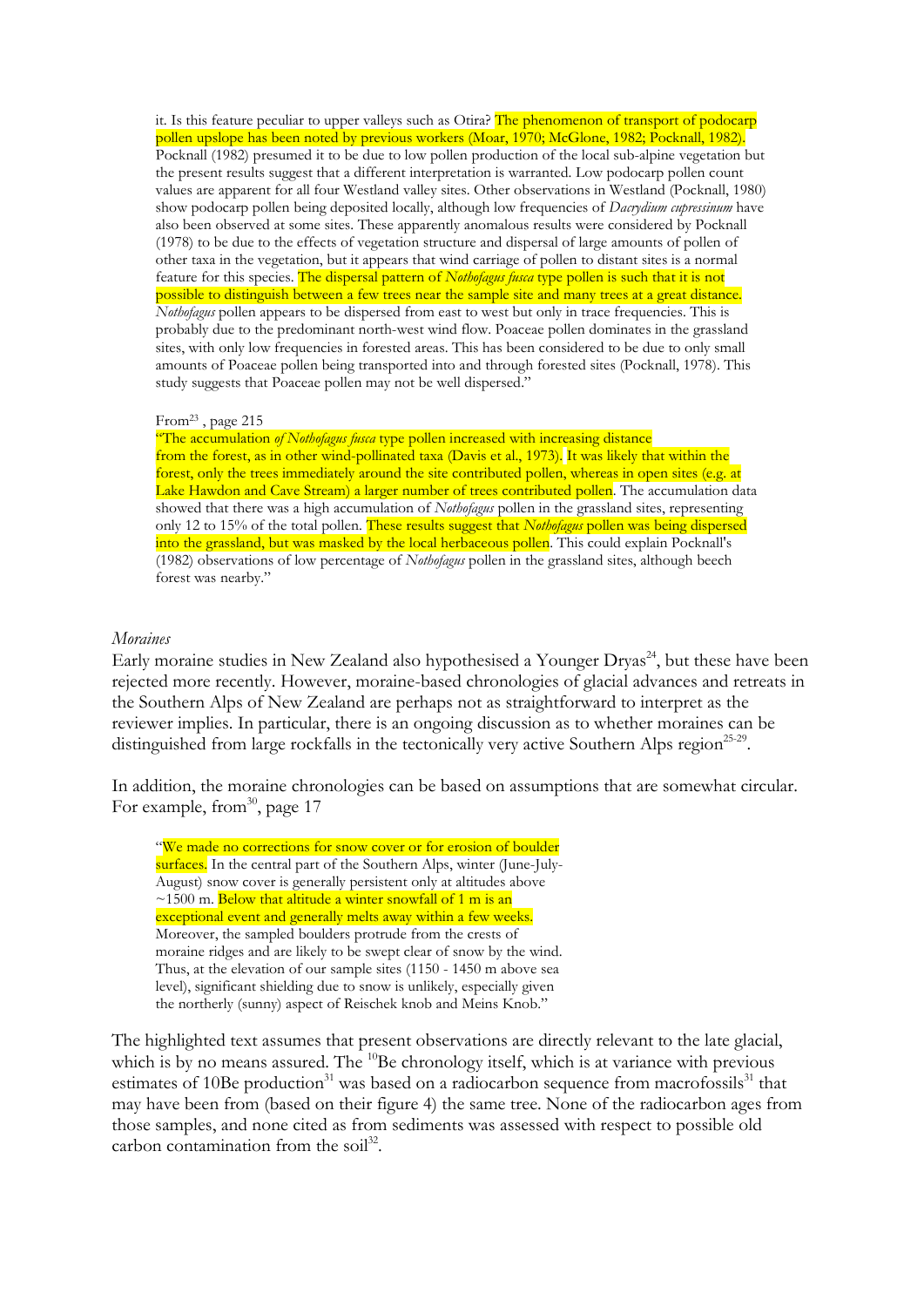With the timing of the environmental changes, it was natural to compare the sequence with those from other cave proxies from the same area (which lacks pollen records apart from a scanty one from Honeycomb Hill Cave over 50 km to the west of Takaka and on the other side of the northwest Nelson mountain ranges<sup>14</sup>. The most comprehensive of those records<sup>33</sup> related speleothem  $\delta^{18}$ O values to temperature, at least in general terms, and a "significant negative" excursion … spanned the Younger Dryas", as in the quote from the Abstract below:

"Late-glacial warming commenced between 18.2 and 17.8 ka and accelerated after 16.7 ka, culminating in a positive excursion between 14.70 and 13.53 ka. This was followed by a significant negative excursion between 13.53 and 11.14 ka of up to 0.55x depth that overlapped the Antarctic Cold Reversal (ACR) and spanned the Younger Dryas (YD). Positive δ18O excursions at 11.14 ka and 6.91–6.47 ka represent the warmest parts of the Holocene."

It was appropriate, therefore, to compare these results with the moa records from Takaka.

As the moa record and part at least of the speleothem record (above) both suggested a cool climate episode synchronous with the Younger Dryas, it was only appropriate then to compare the results with those showing an undoubted Younger Dryas. Hence the comparisons with the GISP 2 ice core records. Greenland was chosen because of the solid chronology for the cold period and because the land mass is, as is New Zealand, subject to westerly winds. Antarctica, by contrast, is isolated from the belt of strong westerly winds and has its own climate. There have been suggestions of a Younger Dryas event in South and Central America<sup>34,35</sup> on the other side of the Pacific, in South Africa<sup>36</sup>, and in a Southern Ocean core<sup>37</sup>.

## Summary

The reviewer's bald rejection of the moa chronology for a Younger Dryas period in the northern South Island of New Zealand is based on a lack of understanding of the habitat requirements of the moa taxa involved, and of the processes of deposition in cave systems. Hence the data can be validly set against the pollen- and moraine-based chronologies and should not be just set aside because they run counter to current views.

# References

- 1 Worthy, T.H. & Holdaway, R.N. 1993. Quaternary fossil faunas from caves in the Punakaiki area, West Coast, South Island, New Zealand. Journal of the Royal Society of New Zealand 23, 147-254.
- 2 Worthy, T.H. & Holdaway, R.N. 1994. Quaternary fossil faunas from caves in Takaka valley and on Takaka Hill, northwest Nelson, South Island, New Zealand. Journal of the Royal Society of New Zealand 24, 297-391.
- 3 Worthy, T.H. & Holdaway, R.N. 1995. Quaternary fossil faunas from caves on Mt Cookson, North Canterbury, South Island, New Zealand. Journal of the Royal Society of New Zealand 25, 333-370, doi:10.1080/03014223.1995.9517494.
- 4 Worthy, T.H. & Holdaway, R.N. 1996. Quaternary fossil faunas, overlapping taphonomies, and palaeofaunal reconstruction in North Canterbury, South Island, New Zealand. Journal of the Royal Society of New Zealand 26, 275-361.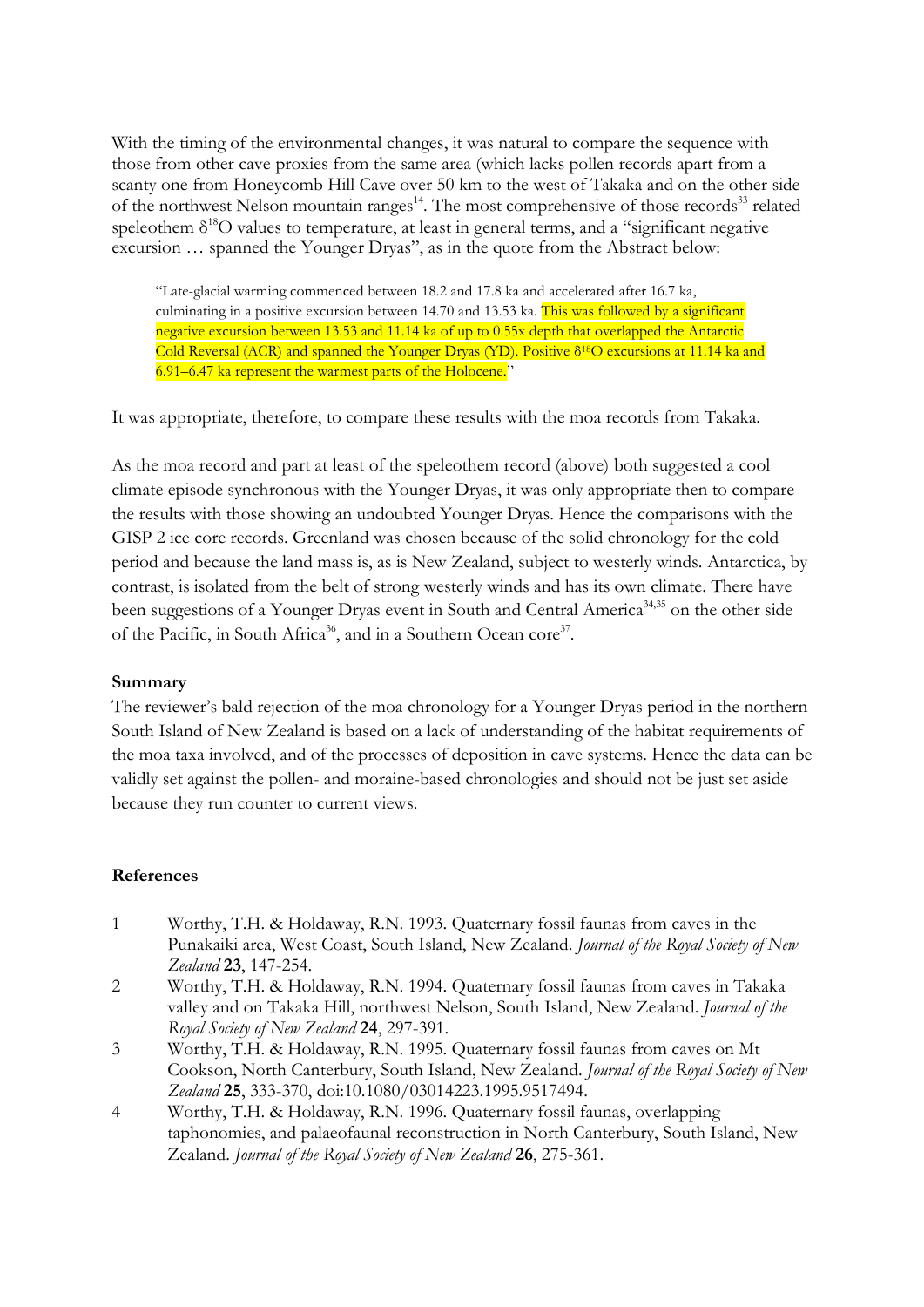- 5 Worthy, T.H. & Holdaway, R.N. Lost world of the moa: prehistoric life in New Zealand. (Indiana University Press and Canterbury University Press, 2002).
- 6 Worthy, T.H. 1990. An analysis of the distribution and relative abundance of moa species (Aves: Dinornithiformes). New Zealand Journal of Zoology 17, 213-241.
- 7 Worthy, T.H. 1997. Quaternary fossil fauna of South Canterbury, South Island, New Zealand. Journal of the Royal Society of New Zealand 27, 67-162.
- 8 Worthy, T.H. 1998. Quaternary fossil faunas of Otago, South Island, New Zealand. Journal of the Royal Society of New Zealand 28, 421-521.
- 9 Worthy, T.H. 1998. The Quaternary fossil avifauna of Southland, South Island, New Zealand. Journal of the Royal Society of New Zealand 28, 539-589.
- 10 Allentoft, M.E., Heller, R., Holdaway, R. & Bunce, M. 2015. Ancient DNA microsatellite analyses of the extinct New Zealand giant moa (Dinornis robustus) identify relatives within a single fossil site. Heredity 115, 481-487.
- 11 Worthy, T. 1989. Moas of the subalpine zone. Notornis 36, 191-196.
- 12 Worthy, T.H. 1989. Validation of Pachyornis australis Oliver (Aves; Dinornithiformes), a medium sized moa from the South Island, New Zealand. New Zealand Journal of Geology and Geophysics 32, 255-266.
- 13 Worthy, T.H. Fossils of Honeycomb Hill. (Museum of New Zealand Te Papa Tongarewa, 1993).
- 14 Worthy, T.H. & Mildenhall, D. 1989. A late Otiran-Holocene paleoenvironment reconstruction based on cave excavations in northwest Nelson, New Zealand. New Zealand Journal of Geology and Geophysics 32, 243-253.
- 15 Rawlence, N.J., Metcalf, J.L., Wood, J.R., Worthy, T.H., Austin, J.J. & Cooper, A. 2012. The effect of climate and environmental change on the megafaunal moa of New Zealand in the absence of humans. Quaternary Science Reviews 50, 141-153, doi:10.1016/j.quascirev.2012.07.004.
- 16 Rawlence, N.J. & Cooper, A. 2013. Youngest reported radiocarbon age of a moa (Aves: Dinornithiformes) dated from a natural site in New Zealand. Journal of the Royal Society of New Zealand 43, 100-107, doi:10.1080/03036758.2012.658817.
- 17 Worthy, T.H. & Swabey, S.E.J. 2002. Avifaunal changes revealed in Quaternary deposits near Waitomo Caves, North Island, New Zealand. Journal of the Royal Society of New Zealand 32, 293-325.
- 18 Worthy, T.H. 1992. A re-examination of the species *Euryapteryx geranoides* (Owen) including comparisons with other emeiin moas (Aves: Dinornithiformes). Journal of the Royal Society of New Zealand 22, 19-40.
- 19 Rackham, O. Ancient woodland: its history, vegetation and uses in England. 402 (Edward Arnold, 1980).
- 20 Rackham, O. Woodlands. (Harper Collins, 2006).
- 21 Pole, M. 2022. A vanished ecosystem: Sophora microphylla (Kōwhai) dominated forest recorded in mid-late Holocene rock shelters in Central Otago, New Zealand. , (1):a1. https://doi.org/10.26879/1169 palaeo-electronica.org/ content/2022/3503-vanishedecosystem. Palaeontologia Electronica 25, doi:https://doi.org/10.26879/1169.
- 22 Randall, P. 1990. A study of modern pollen deposition, Southern Alps, South Island, New Zealand. Review of Palaeobotany and Palynology 64, 263-272.
- 23 Randall, P. 1991. A one-year pollen trapping study in Westland and Canterbury, South Island, New Zealand. Journal of the Royal Society of New Zealand 21, 201-218.
- 24 Denton, G.H. & Hendy, C.t. 1994. Younger Dryas age advance of Franz Josef glacier in the southern Alps of New Zealand. Science 264, 1434-1437.
- 25 Tovar, D.S., Shulmeister, J. & Davies, T. 2008. Evidence for a landslide origin of New Zealand's Waiho Loop moraine. Nature Geoscience 1, 524-526.